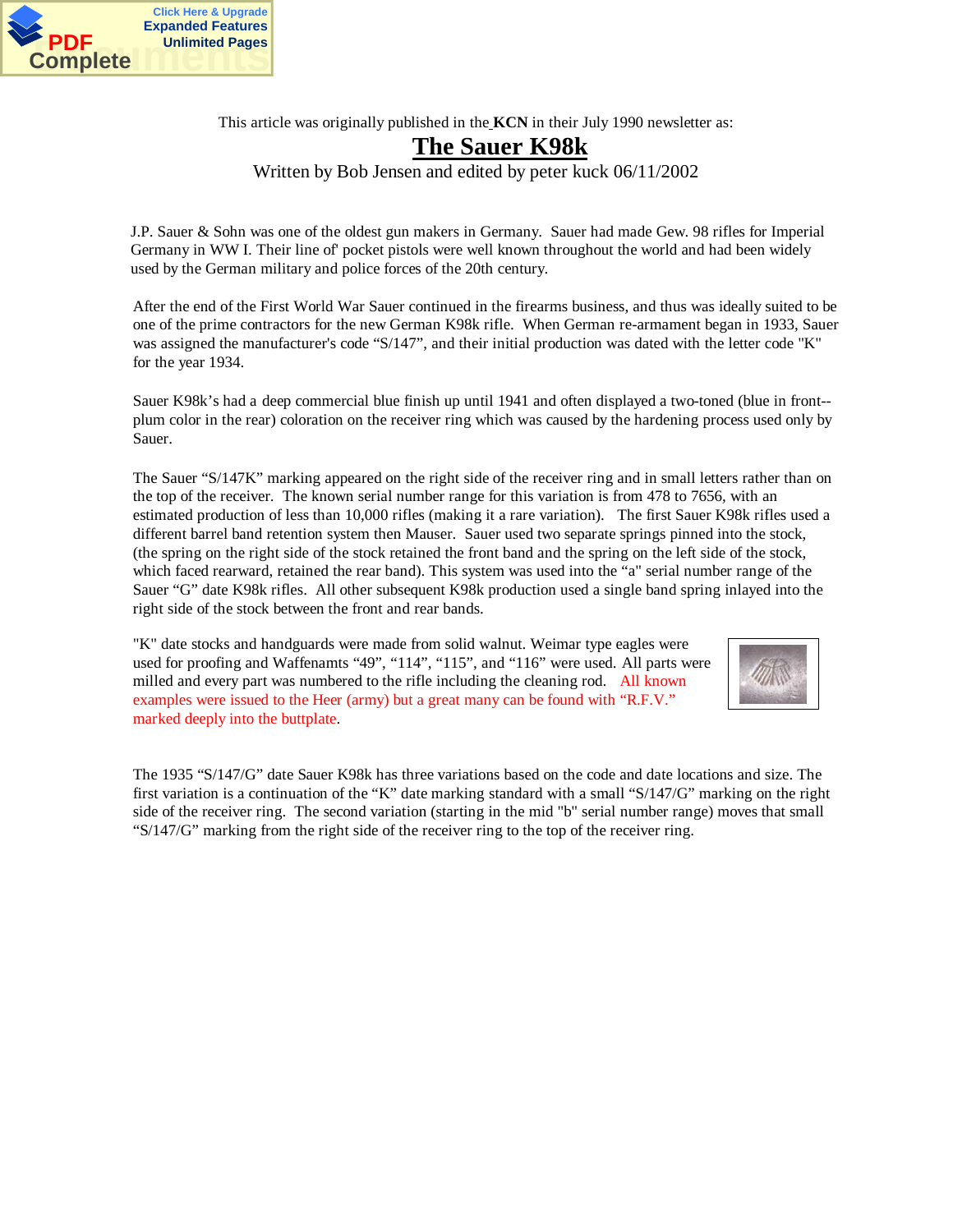

The Third variation occurs in mid "c" serial number range. Large size letters and numbers replace the smaller sized markings. The first 12,000 rifles produced (approximation) in 1935 continued to use the unique two-band spring system of the "K" date Sauer 98K rifle before changing to the Mauser system. Stocks and handguards remained solid walnut. Weimar type eagles remained in use and Waffenamt numbers used were "114", "116", "214", and "359". All known examples are "H" branch of service stamped (army). The known serial number range is from 520 to 6889 for an estimated production run of 80,000 rifles. All metal parts are milled and numbered to match the rifle.

It is interesting to note that both the "K" and "G" date Sauer rifles lacked the "Mod 98" on the siderail.

1936 Sauer "S/147" production follows the standards set in 1935, with solid walnut stocks and handguards and all metal parts milled and numbered to match the rifle. Weimar type eagles and waffanamt numbers "118", "214", and "359" continue to be used. These rifles have flat buttplates, 10 inch cleaning rods, and are all army (Heer) issued. The known serial number range is from 72 to 8533t, with an estimated production run of 210,000 rifles. The "Mod.98" legend was added to the siderail in the middle of the "c" serial number range.

 "S/147" rifles started to use laminate stocks and handguards in 1937. All parts continued to be milled and numbered to match the rifle. Weimar eagles appear exclusively in the proofing until the "d" range when Nazi eagles began to appear in conjunction with the earlier Weimar type. The Nazi eagles are used for the firing proofs on the barrel and bolt and as the final assembly and acceptance proof on the right side of the receiver ring. Waffenamt numbers are now "214" and "359". The entire year's production appears to have gone to the Army. The known serial number range is from 4864b to 8475r, with an estimated production run of 190,000 rifles.



In 1938 the "S/147" code was changed "147". The known serial number range of the "S/147" coded rifle is from 1129 to 9849i. The known serial number range of the "147" coded rifle is from 9663g to 431s. There was a combined total production run of 195,000 rifles. Weimar and Nazi type eagles continue to appear together. Waffenamt numbers continue to be "214" and "359". The entire year's production appears to have gone to the Army. Solid Walnut stocks and handguards continue to be the norm but the use of laminate stocks continues to grow. All metal parts continue to be milled and numbered to match the rifle.

During 1939 the Weimar type eagle was phased out. It appears that by the "k" serial number range Nazi style

eagles were being exclusively used. The Waffenamt numbers changed to "37" and "359". Stocks and handguards were almost all made of laminate. Sauer produced stocks can not only be identified by their "214" and "37" waffenamts and also by the use of a smaller diameter bolt takedown washer in the buttstock. Sauer made K98k's also use smaller sized proof eagles (as compared to those used by the other manufacturer) on both the barrels and the receivers. All metal parts continue to be milled and numbered to match



the rifle, and a l2.5 inch-cleaning rod replaced the 10-inch cleaning rod. Flat Buttplates continue to be used. The known serial number range is from 2106 to 9278t for an estimated production run of 210,000 rifles. Contract barrels begin to appear, (i.e. "Geco", "exn", and "bys" are known examples). " The entire year's production appears to have gone to the Army.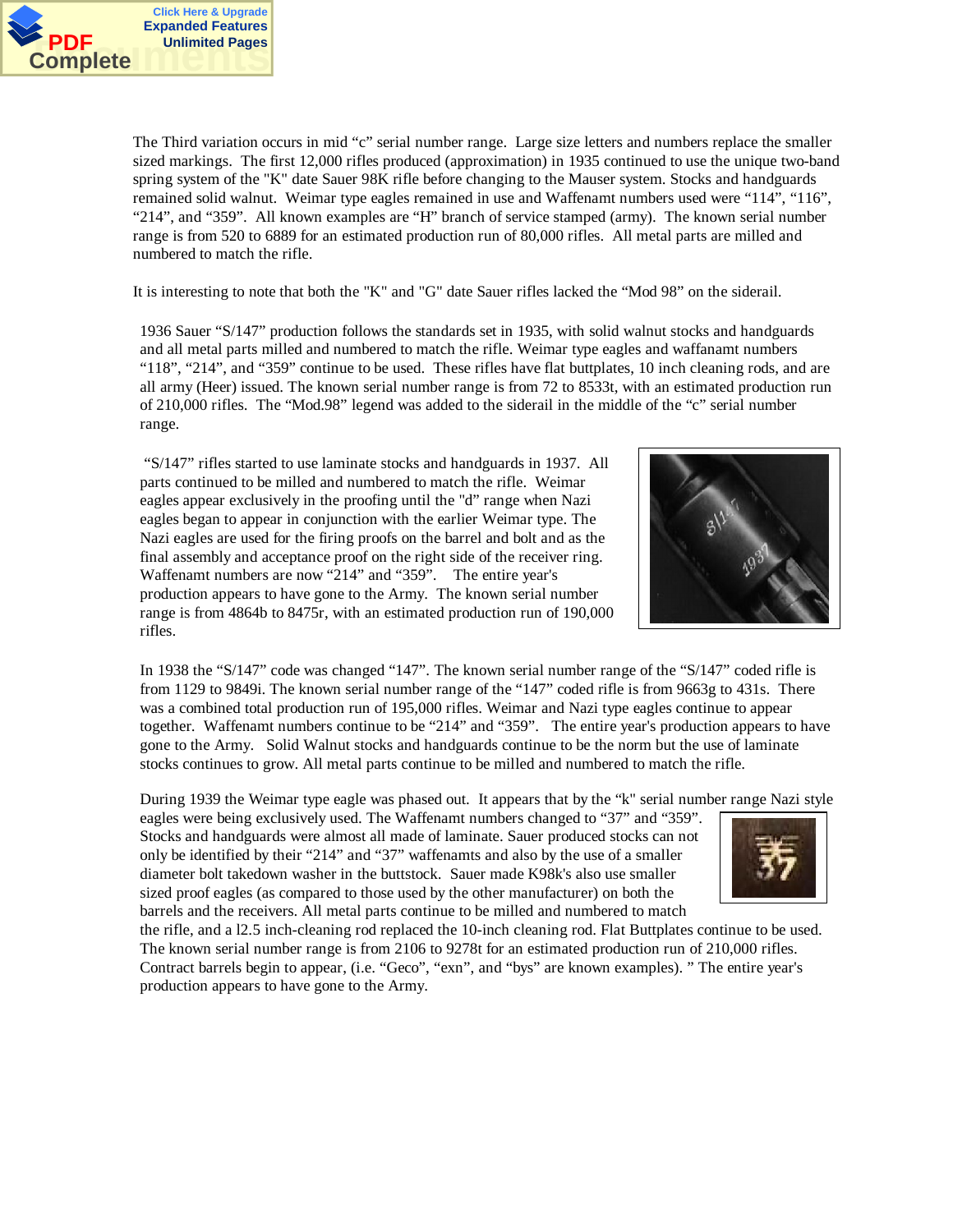

The production standards used for the 1940 "147" code K98k were the same as those used for 1939. Waffenamts "37" and "359" continued to be used and a few waffenamt "280" proofs can be found on parts such as the safeties, firing pins, and bolt sleeves. Stocks and handguards are exclusively made of laminates and



still use flat buttplates. The known serial number range is from 1987a to 5209v with an estimated production run of 230,000 rifles. The entire year's production appears to have gone to the Army with the exception of the Swedish Model 40 rifles. (The Swedish Model 40 Mauser rifle made by Sauer only differs in that it uses the more powerful Swedish 8 x 63 machinegun round and also uses a muzzle brake to compensate for the heavier recoil of this cartridge. These rifles were sent to Sweden as partial payment for

iron ore and ball bearings).

In 1941 the Sauer production code changed from "147" to a script "ce". The script used has fooled some neophytes into believing that they have a rifle with a previously unknown code. Cupped buttplates were introduced to help prevent the de-lamination of rifle buttstocks, along with a sheet metal front sight hood. Sauer began to use " bys" and "dfb" barrels and magazine followers which have a waffenamt "214". Waffenamt numbers "37" and "359" continue to be used on most parts. All metal parts continue to be milled and numbered to match the rifle. 1941 was the last year that external proofs and serial numbers appear on the bottom spine of the stock. The known serial number range is from 1005 to 613v for an estimated



production run of 225,000 rifles. For the first time Sauer produced rifles for the Luftwaffe (these rifles will have a Luftamt on the barrel). Sauer also supplied receivers to Erma-Erfurt in 1941 (look for "ax" coded receivers with script Mod.98 siderail markings.

The 1942 Sauer K98k has two variations based on the manufacturing code. The slanted Script "ce" was changed to a vertical script in th "n" serial number range. The waffenamt "280" as a final acceptance proof appeared on the right side of the receiver ring in the "p" serial number range, and the use of subcontract buttplates ("gqm"). It appears that when the shape of the code letters was changed the style of the Mod.98 on the siderail was also changed from block to script letters (it is not known if both changes occurred at the same time). Stocks are branch of service marked (Heer) the known serial number range is from 3139 to 3339s, with an estimated production run of 195.000 rifles.

In 1943 the Sauer K98k again had two variations based on the manufacturing code. The shape of the "ce" code was changed from the 1942 style block letter script "ce" to a simple block letter "ce". This change took place toward the end of the "b" serial number range so the first approximately 30,000 rifles have the script "ce" and the remainder of the year's production has the block letter "ce". 1943 was the peak year of production for the Sauer firm's K98k's as the known serial number range runs from 8216 to 6567gg, with an estimated production run of 340,000 rifles (this is the only year Sauer got into double letter suffix numbers). Weffenamt numbers used were "37", "359", and "280". All milled parts (including speed milled front bands) were numbered to match the rifle. Stamped bands first appear in the 'bb" serial number range and they are also numbered to the rifle

You will be able to find Sauer assembled 1943 Mauser Borsigwalde "ar" coded rifles. They will have Waffenamt "280" and "37" final assembly proofs. Another oddity is 1943 "ce" coded receivers with 135 Waffenamt numbers (a case of Sauer receivers which were sent to Mauser Oberndorf for assembly into complete K98k's)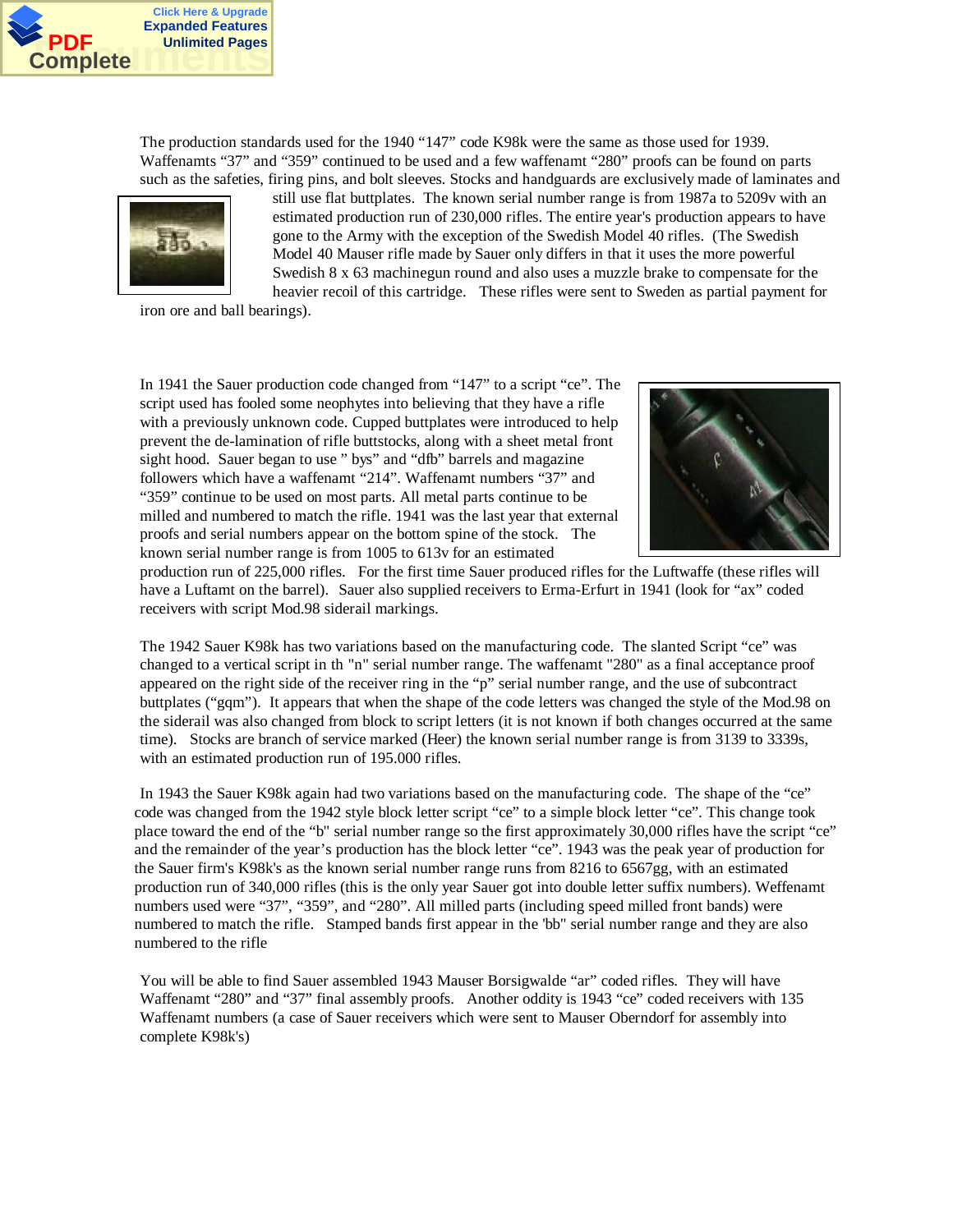

1944 was the last year Sauer made K98k's. The 1944 rifle featured the use of stamped bands, trigger-guards,



and followers. The known serial number range is from 1169 to 7309u, with an estimated production run of 220,000 rifles. The notable variation was the appearance of a small number of "ce" 44 rifles with the so-called machine gun barrel. The "bcd" 4 rifles with MG barrel are well known but the use of them by Sauer is much less recognized. The barrels on these rifles have three rings milled around the barrel. The purpose of these rings was to collect and trap powder residue before it could collect and perhaps cause a machine gun Jam. who supplied these barrels and what they are is still unknown. They are a rare variation, especially, the on a Sauer rifle. Waffenamt numbers remained "37", "359", and "280".

No one knows why there were no Sauer rifles were made in 1945. The presumption is that the approaching Eastern Front and the location of the Sauer plants in Suhl forced an early evacuation of the area. Perhaps the plant was dismantled for shipment to the West or it was destroyed by the Germans to prevent its capture by the Russians.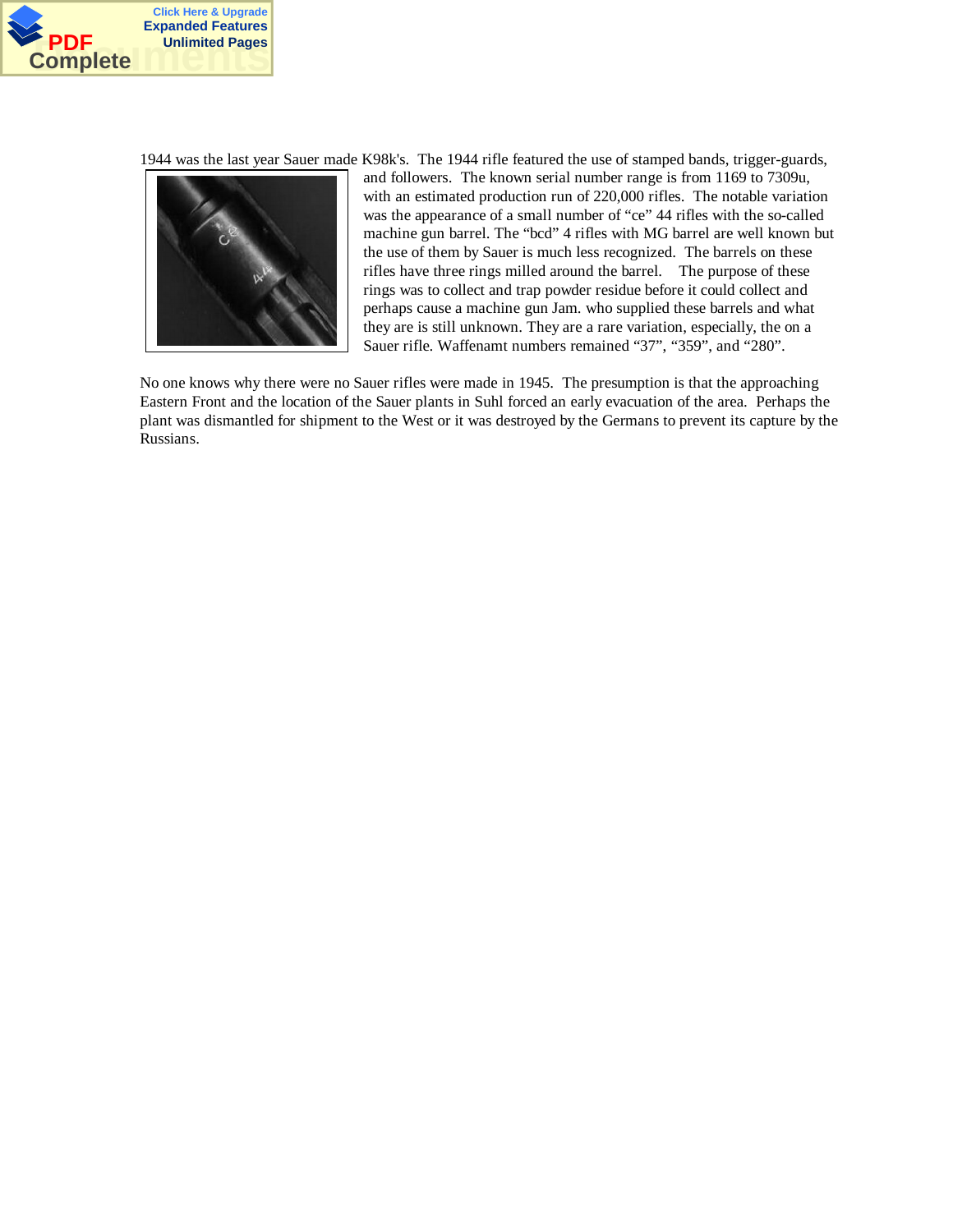

## **1941 ce by Sauer**

#### **In 1941 Sauer manufactured 225,000 K98k rifles**

**Proofing & serial numbers (sample rifle 1941ce)**

| Receiver code                                                                                                            | ce (41) in script              |                                                                                    | receiver proofs                       |                         | waf 359(1) waf 37(2) on side) |                  |  |
|--------------------------------------------------------------------------------------------------------------------------|--------------------------------|------------------------------------------------------------------------------------|---------------------------------------|-------------------------|-------------------------------|------------------|--|
| Side rail                                                                                                                | blank                          |                                                                                    |                                       |                         |                               |                  |  |
| Serial number                                                                                                            | 4 digits possible alpha suffix |                                                                                    |                                       |                         |                               |                  |  |
| Upper band                                                                                                               | s/n(4)                         | waf 37                                                                             | milled H                              |                         |                               |                  |  |
| Lower band                                                                                                               | s/n(4)                         | waf 37                                                                             |                                       |                         |                               |                  |  |
| Trigger guard                                                                                                            | s/n                            | waf $37(2)$                                                                        |                                       | milled with lock screws |                               |                  |  |
| <b>Bolt</b><br>ribbed & blued<br>Root<br>Gas shield<br>Safety<br>Cocking piece<br>Extractor $s/n(2)$<br>Extractor collar |                                | rear firing proof<br>s/n(4)<br>s/n(4)<br>s/n(4)<br>waf 37<br>$\bf{no}$ s/ $\bf{n}$ | waf 37<br>waf 37<br>waf 37<br>waf 37  | top s/n                 |                               | underside waf 37 |  |
| Front sight                                                                                                              | hood                           |                                                                                    | waf 37                                |                         |                               |                  |  |
| Rear sight                                                                                                               | meter scale both sides         |                                                                                    |                                       | s/n(4)                  | waf 359                       |                  |  |
| Rear sight base                                                                                                          | s/n(4)                         | waf 359                                                                            |                                       |                         |                               |                  |  |
| <b>Stock</b>                                                                                                             | Laminate                       |                                                                                    |                                       |                         |                               |                  |  |
| Stock Markings (external reported only)<br>Side<br>Pistol grip<br>waf WaA37<br>Spine<br>s/n(4)                           |                                |                                                                                    | waf WaA37 $\&$ "H"<br>waf WaA $37(2)$ |                         |                               |                  |  |
| Bayonet lug                                                                                                              |                                | s/n                                                                                | waf 623                               |                         |                               |                  |  |
| <b>Floor Plate</b><br>Magazine follower $s/n(1)$                                                                         |                                | s/n(2)<br>waf 37                                                                   | waf 37                                |                         |                               |                  |  |